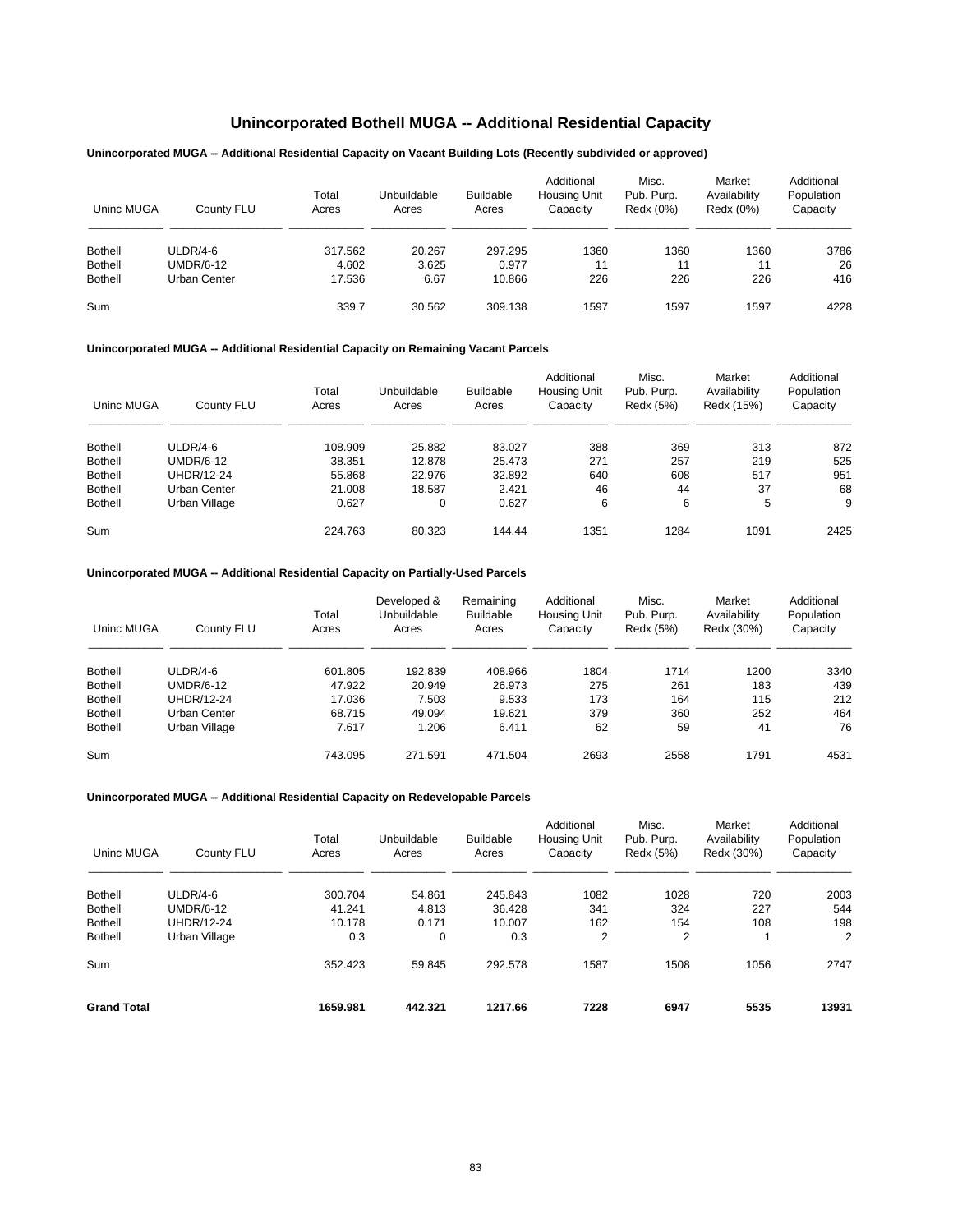# **Unincorporated Brier MUGA -- Additional Residential Capacity**

# **Unincorporated MUGA -- Additional Residential Capacity on Vacant Building Lots (Recently subdivided or approved)**

| Uninc MUGA   | Countv FLU | Total<br>Acres | Unbuildable<br>Acres | <b>Buildable</b><br>Acres | Additional<br>Housing Unit<br>Capacity | Misc.<br>Pub. Purp.<br>Redx (0%) | Market<br>Availability<br>Redx (0%) | Additional<br>Population<br>Capacity |
|--------------|------------|----------------|----------------------|---------------------------|----------------------------------------|----------------------------------|-------------------------------------|--------------------------------------|
| <b>Brier</b> | ULDR/4-6   | 43.702         | 5.562                | 38.14                     | 172                                    | 172                              | 172                                 | 479                                  |

# **Unincorporated MUGA -- Additional Residential Capacity on Remaining Vacant Parcels**

| Uninc MUGA   | County FLU       | Total<br>Acres | Unbuildable<br>Acres | Buildable<br>Acres | Additional<br><b>Housing Unit</b><br>Capacity | Misc.<br>Pub. Purp.<br>Redx (5%) | Market<br>Availability<br>Redx (15%) | Additional<br>Population<br>Capacity |
|--------------|------------------|----------------|----------------------|--------------------|-----------------------------------------------|----------------------------------|--------------------------------------|--------------------------------------|
| <b>Brier</b> | ULDR/4-6         | 43.825         | 22.427               | 21.398             | 97                                            | 92                               | 78                                   | 218                                  |
| <b>Brier</b> | <b>UMDR/6-12</b> | 13.016         | 12.762               | 0.254              | 4                                             | 4                                | 3                                    | 8                                    |
| <b>Brier</b> | Urban Commercial | 1.467          | 0                    | 1.467              | 6                                             | 6                                | 5                                    | 9                                    |
| Sum          |                  | 58.308         | 35.189               | 23.119             | 107                                           | 102                              | 86                                   | 235                                  |

### **Unincorporated MUGA -- Additional Residential Capacity on Partially-Used Parcels**

| Uninc MUGA   | County FLU | Total<br>Acres | Developed &<br>Unbuildable<br>Acres | Remaining<br><b>Buildable</b><br>Acres | Additional<br><b>Housing Unit</b><br>Capacity | Misc.<br>Pub. Purp.<br>Redx (5%) | Market<br>Availability<br>Redx (30%) | Additional<br>Population<br>Capacity |
|--------------|------------|----------------|-------------------------------------|----------------------------------------|-----------------------------------------------|----------------------------------|--------------------------------------|--------------------------------------|
| <b>Brier</b> | ULDR/4-6   | 146.838        | 62.135                              | 84.703                                 | 356                                           | 338                              | 237                                  | 659                                  |
| Sum          |            | 146.838        | 62.135                              | 84.703                                 | 356                                           | 338                              | 237                                  | 659                                  |

| Uninc MUGA                   | County FLU                   | Total<br>Acres  | Unbuildable<br>Acres | <b>Buildable</b><br>Acres | Additional<br><b>Housing Unit</b><br>Capacity | Misc.<br>Pub. Purp.<br>Redx (5%) | Market<br>Availability<br>Redx (30%) | Additional<br>Population<br>Capacity |
|------------------------------|------------------------------|-----------------|----------------------|---------------------------|-----------------------------------------------|----------------------------------|--------------------------------------|--------------------------------------|
| <b>Brier</b><br><b>Brier</b> | ULDR/4-6<br><b>UMDR/6-12</b> | 37.35<br>22.151 | 8.11<br>8.192        | 29.24<br>13.959           | 101<br>147                                    | 96<br>140                        | 67<br>98                             | 187<br>235                           |
| Sum                          |                              | 59.501          | 16.302               | 43.199                    | 248                                           | 236                              | 165                                  | 422                                  |
| <b>Grand Total</b>           |                              | 308.349         | 119.188              | 189.161                   | 883                                           | 848                              | 660                                  | 1795                                 |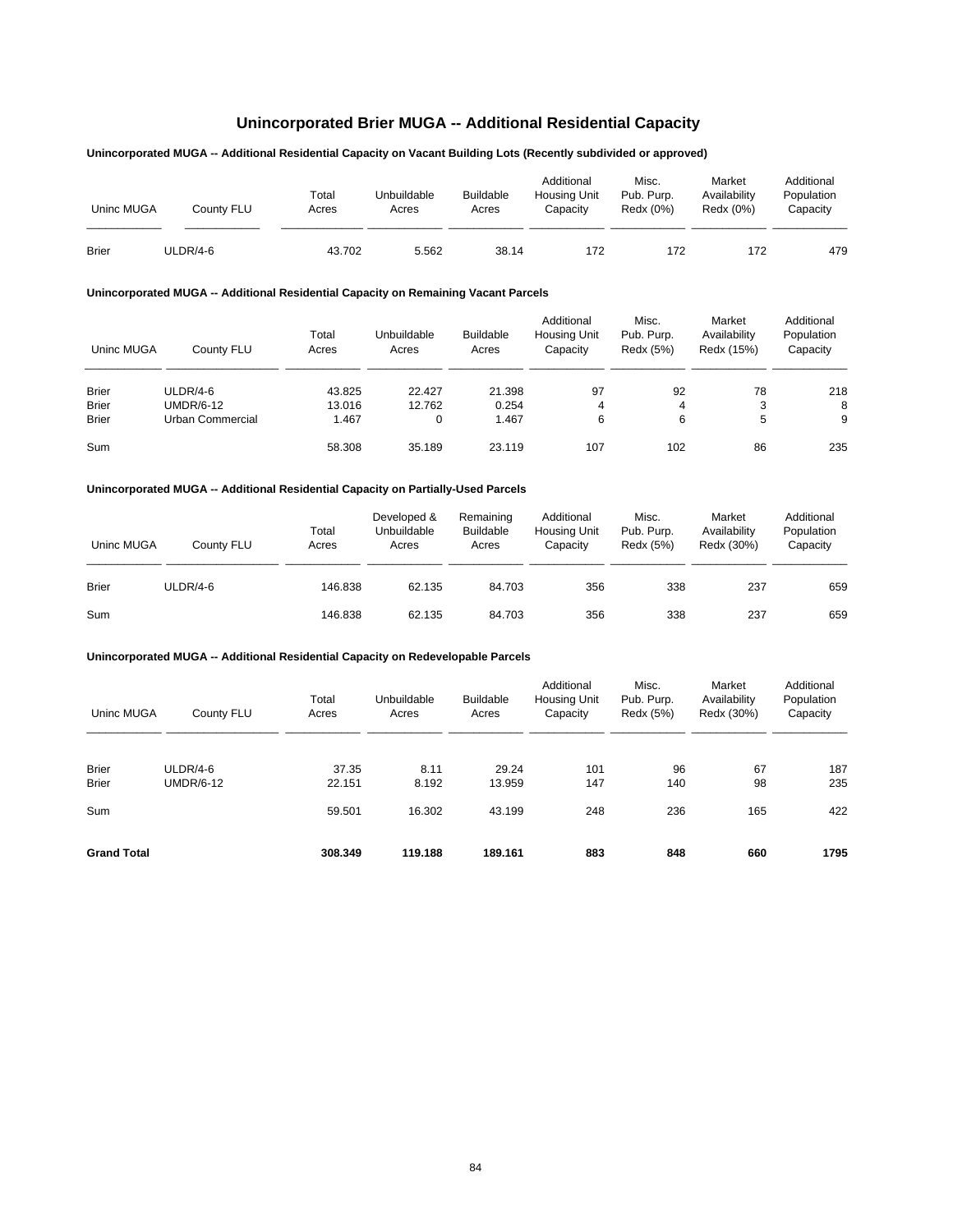# **Unincorporated Edmonds MUGA -- Additional Residential Capacity**

## **Unincorporated MUGA -- Additional Residential Capacity on Vacant Building Lots (Recently subdivided or approved)**

| Uninc MUGA         | County FLU                            | Total<br>Acres | Unbuildable<br>Acres | <b>Buildable</b><br>Acres | Additional<br><b>Housing Unit</b><br>Capacity | Misc.<br>Pub. Purp.<br>Redx (0%) | Market<br>Availability<br>Redx (0%) | Additional<br>Population<br>Capacity |
|--------------------|---------------------------------------|----------------|----------------------|---------------------------|-----------------------------------------------|----------------------------------|-------------------------------------|--------------------------------------|
| Edmonds<br>Edmonds | <b>UMDR/6-12</b><br><b>UHDR/12-24</b> | 2.267<br>0.85  | 0<br>0               | 2.267<br>0.85             | 19<br>12                                      | 19<br>12                         | 19<br>12                            | 46<br>22                             |
| Sum                |                                       | 3.117          | $\Omega$             | 3.117                     | 31                                            | 31                               | 31                                  | 68                                   |

# **Unincorporated MUGA -- Additional Residential Capacity on Remaining Vacant Parcels**

| Uninc MUGA | County FLU        | Total<br>Acres | Unbuildable<br>Acres | <b>Buildable</b><br>Acres | Additional<br>Housing Unit<br>Capacity | Misc.<br>Pub. Purp.<br>Redx (5%) | Market<br>Availability<br>Redx (15%) | Additional<br>Population<br>Capacity |
|------------|-------------------|----------------|----------------------|---------------------------|----------------------------------------|----------------------------------|--------------------------------------|--------------------------------------|
| Edmonds    | <b>UMDR/6-12</b>  | 4.489          | 0.298                | 4.191                     | 39                                     | 37                               | 31                                   | 76                                   |
| Edmonds    | <b>UHDR/12-24</b> | 0.898          | 0                    | 0.898                     | 17                                     | 16                               | 14                                   | 25                                   |
| Edmonds    | Urban Commercial  | 0.284          | 0                    | 0.284                     |                                        |                                  |                                      |                                      |
| Sum        |                   | 5.671          | 0.298                | 5.373                     | 57                                     | 54                               | 46                                   | 102                                  |

### **Unincorporated MUGA -- Additional Residential Capacity on Partially-Used Parcels**

| Uninc MUGA | County FLU        | Total<br>Acres | Developed &<br>Unbuildable<br>Acres | Remaining<br><b>Buildable</b><br>Acres | Additional<br>Housing Unit<br>Capacity | Misc.<br>Pub. Purp.<br>Redx (5%) | Market<br>Availability<br>Redx (30%) | Additional<br>Population<br>Capacity |
|------------|-------------------|----------------|-------------------------------------|----------------------------------------|----------------------------------------|----------------------------------|--------------------------------------|--------------------------------------|
| Edmonds    | <b>UMDR/6-12</b>  | 26.357         | 14.21                               | 12.147                                 | 115                                    | 109                              | 76                                   | 184                                  |
| Edmonds    | <b>UHDR/12-24</b> | 0.28           | 0.165                               | 0.115                                  | ົ                                      | ◠                                |                                      | 2                                    |
| Sum        |                   | 26.637         | 14.375                              | 12.262                                 | 117                                    | 111                              | 77                                   | 186                                  |

| Uninc MUGA         | County FLU        | Total<br>Acres | Unbuildable<br>Acres | <b>Buildable</b><br>Acres | Additional<br>Housing Unit<br>Capacity | Misc.<br>Pub. Purp.<br>Redx (5%) | Market<br>Availability<br>Redx (30%) | Additional<br>Population<br>Capacity |
|--------------------|-------------------|----------------|----------------------|---------------------------|----------------------------------------|----------------------------------|--------------------------------------|--------------------------------------|
| Edmonds            | <b>UMDR/6-12</b>  | 149.493        | 0.629                | 148.864                   | 880                                    | 836                              | 585                                  | 1404                                 |
| Edmonds            | <b>UHDR/12-24</b> | 7.041          | 0                    | 7.041                     | 105                                    | 100                              | 70                                   | 128                                  |
| Edmonds            | Urban Commercial  | 6.884          | 0                    | 6.884                     | 31                                     | 29                               | 21                                   | 38                                   |
| Sum                |                   | 163.418        | 0.629                | 162.789                   | 1016                                   | 965                              | 676                                  | 1570                                 |
| <b>Grand Total</b> |                   | 198.843        | 15.302               | 183.541                   | 1221                                   | 1161                             | 830                                  | 1926                                 |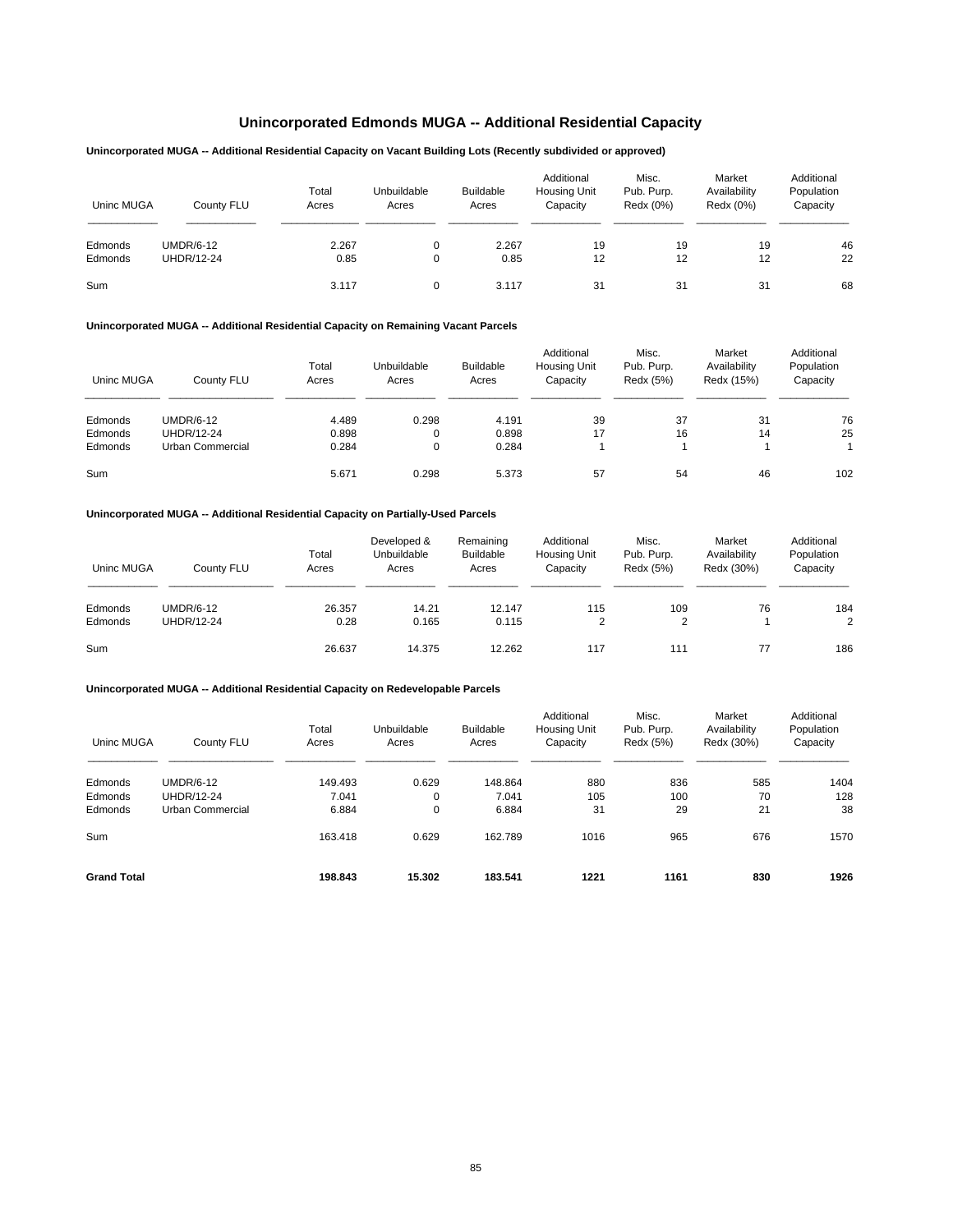# **Unincorporated Everett MUGA -- Additional Residential Capacity**

## **Unincorporated MUGA -- Additional Residential Capacity on Vacant Building Lots (Recently subdivided or approved)**

| Uninc MUGA | County FLU       | Total<br>Acres | Unbuildable<br>Acres | <b>Buildable</b><br>Acres | Additional<br>Housing Unit<br>Capacity | Misc.<br>Pub. Purp.<br>Redx (0%) | Market<br>Availability<br>Redx (0%) | Additional<br>Population<br>Capacity |
|------------|------------------|----------------|----------------------|---------------------------|----------------------------------------|----------------------------------|-------------------------------------|--------------------------------------|
| Everett    | ULDR/4-6         | 350.082        | 39.527               | 310.555                   | 1323                                   | 1323                             | 1323                                | 3683                                 |
| Everett    | <b>UMDR/6-12</b> | 15.541         | 0.263                | 15.278                    | 115                                    | 115                              | 115                                 | 276                                  |
| Everett    | UHDR/12-24       | 51.609         | 17.761               | 33.848                    | 628                                    | 628                              | 628                                 | 1156                                 |
| Everett    | Urban Commercial | 7.303          | 6.648                | 0.655                     | 155                                    | 155                              | 155                                 | 285                                  |
| Everett    | Urban Center     | 11.187         | 0.35                 | 10.837                    | 327                                    | 327                              | 327                                 | 602                                  |
| Sum        |                  | 435.722        | 64.549               | 371.173                   | 2548                                   | 2548                             | 2548                                | 6002                                 |

### **Unincorporated MUGA -- Additional Residential Capacity on Remaining Vacant Parcels**

| Uninc MUGA | County FLU        | Total<br>Acres | Unbuildable<br>Acres | <b>Buildable</b><br>Acres | Additional<br>Housing Unit<br>Capacity | Misc.<br>Pub. Purp.<br>Redx (5%) | Market<br>Availability<br>Redx (15%) | Additional<br>Population<br>Capacity |
|------------|-------------------|----------------|----------------------|---------------------------|----------------------------------------|----------------------------------|--------------------------------------|--------------------------------------|
| Everett    | $ULDR/4-6$        | 212.417        | 92.959               | 119.458                   | 422                                    | 401                              | 341                                  | 949                                  |
| Everett    | <b>UMDR/6-12</b>  | 32.65          | 10.964               | 21.686                    | 217                                    | 206                              | 175                                  | 421                                  |
| Everett    | <b>UHDR/12-24</b> | 20.559         | 3.358                | 17.201                    | 328                                    | 312                              | 265                                  | 487                                  |
| Everett    | Urban Commercial  | 23.748         | 10.315               | 13.433                    | 60                                     | 57                               | 48                                   | 89                                   |
| Everett    | Urban Center      | 39.757         | 8.22                 | 31.537                    | 769                                    | 731                              | 621                                  | 1143                                 |
| Everett    | Urban Village     | 3.613          | 1.351                | 2.262                     | 22                                     | 21                               | 18                                   | 33                                   |
| Sum        |                   | 332.744        | 127.167              | 205.577                   | 1818                                   | 1728                             | 1468                                 | 3122                                 |

### **Unincorporated MUGA -- Additional Residential Capacity on Partially-Used Parcels**

| Uninc MUGA | County FLU       | Total<br>Acres | Developed &<br>Unbuildable<br>Acres | Remaining<br><b>Buildable</b><br>Acres | Additional<br>Housing Unit<br>Capacity | Misc.<br>Pub. Purp.<br>Redx (5%) | Market<br>Availability<br>Redx (30%) | Additional<br>Population<br>Capacity |
|------------|------------------|----------------|-------------------------------------|----------------------------------------|----------------------------------------|----------------------------------|--------------------------------------|--------------------------------------|
| Everett    | ULDR/4-6         | 403.23         | 155.257                             | 247.973                                | 1044                                   | 992                              | 694                                  | 1933                                 |
| Everett    | <b>UMDR/6-12</b> | 96.719         | 40.724                              | 55.995                                 | 527                                    | 501                              | 350                                  | 841                                  |
| Everett    | UHDR/12-24       | 67.51          | 47.091                              | 20.419                                 | 349                                    | 332                              | 232                                  | 427                                  |
| Everett    | Urban Center     | 75.054         | 41.357                              | 33.697                                 | 993                                    | 943                              | 660                                  | 1215                                 |
| Everett    | Urban Village    | 7.816          | 3.351                               | 4.465                                  | 38                                     | 36                               | 25                                   | 46                                   |
| Sum        |                  | 650.329        | 287.78                              | 362.549                                | 2951                                   | 2804                             | 1961                                 | 4462                                 |

| Uninc MUGA         | County FLU        | Total<br>Acres | Unbuildable<br>Acres | <b>Buildable</b><br>Acres | Additional<br><b>Housing Unit</b><br>Capacity | Misc.<br>Pub. Purp.<br>Redx (5%) | Market<br>Availability<br>Redx (30%) | Additional<br>Population<br>Capacity |
|--------------------|-------------------|----------------|----------------------|---------------------------|-----------------------------------------------|----------------------------------|--------------------------------------|--------------------------------------|
| Everett            | $ULDR/4-6$        | 154.494        | 34.843               | 119.651                   | 467                                           | 444                              | 311                                  | 865                                  |
| Everett            | <b>UMDR/6-12</b>  | 101.721        | 3.287                | 98.434                    | 684                                           | 650                              | 455                                  | 1092                                 |
| Everett            | <b>UHDR/12-24</b> | 75.268         | 6.638                | 68.63                     | 1069                                          | 1016                             | 711                                  | 1308                                 |
| Everett            | Urban Commercial  | 2.578          | 0.324                | 2.254                     | 6                                             | 6                                | 4                                    |                                      |
| Everett            | Urban Center      | 2.523          | 0                    | 2.523                     | 48                                            | 46                               | 32                                   | 59                                   |
| Sum                |                   | 336.584        | 45.092               | 291.492                   | 2274                                          | 2162                             | 1513                                 | 3331                                 |
| <b>Grand Total</b> |                   | 1755.379       | 524.588              | 1230.791                  | 9591                                          | 9242                             | 7490                                 | 16917                                |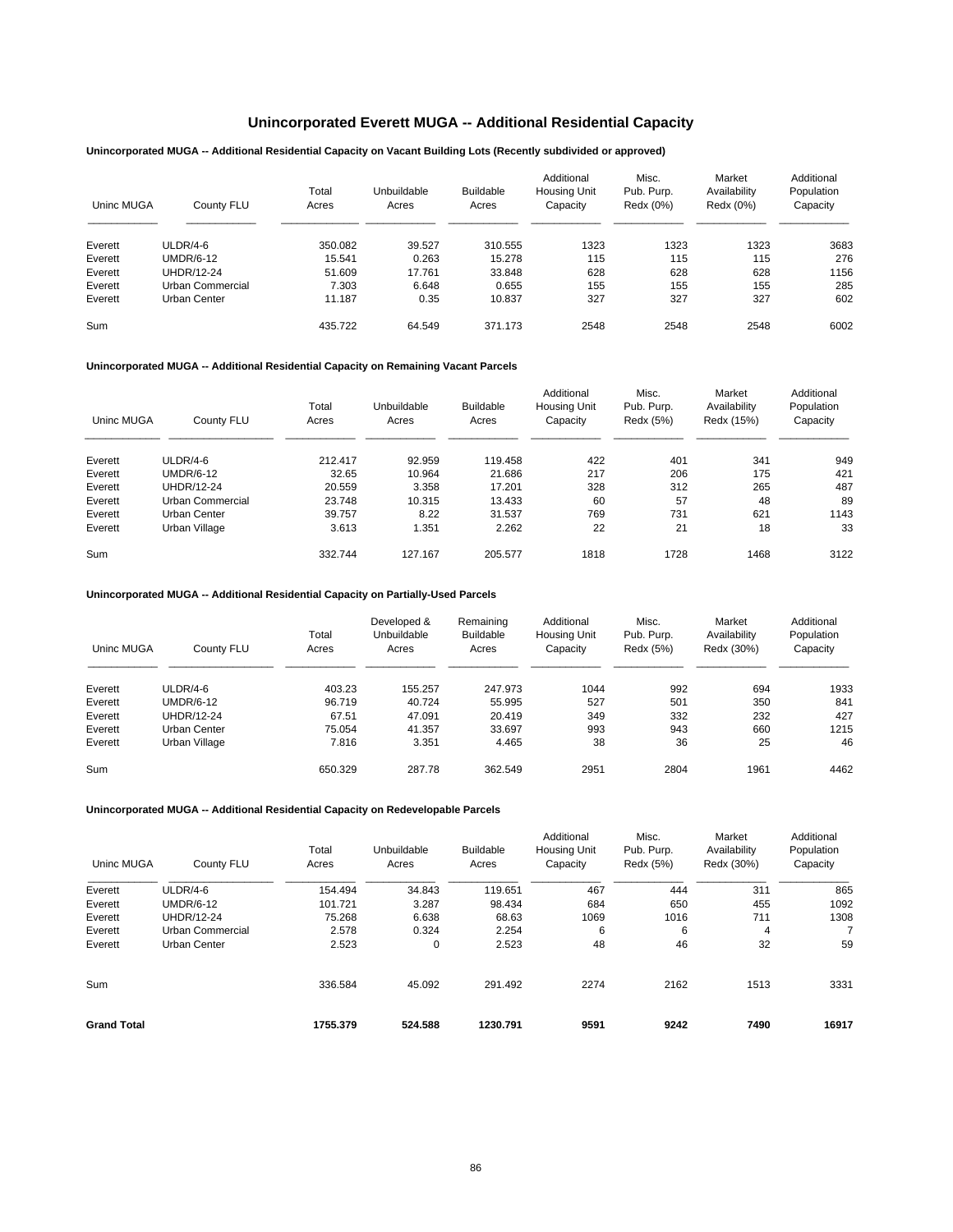# **Unincorporated Lake Stickney MUGA -- Additional Residential Capacity**

# **Unincorporated MUGA -- Additional Residential Capacity on Vacant Building Lots (Recently subdivided or approved)**

| Uninc MUGA    | County FLU        | Total<br>Acres | Unbuildable<br>Acres | <b>Buildable</b><br>Acres | Additional<br>Housing Unit<br>Capacity | Misc.<br>Pub. Purp.<br>Redx (0%) | Market<br>Availability<br>Redx (0%) | Additional<br>Population<br>Capacity |
|---------------|-------------------|----------------|----------------------|---------------------------|----------------------------------------|----------------------------------|-------------------------------------|--------------------------------------|
| Lake Stickney | <b>UMDR/6-12</b>  | 116.9          | 36.356               | 80.544                    | 658                                    | 658                              | 658                                 | 1579                                 |
| Lake Stickney | <b>UHDR/12-24</b> | 43.989         | 4.215                | 39.774                    | 570                                    | 570                              | 570                                 | 1049                                 |
| Lake Stickney | Urban Commercial  | 2.373          | 0                    | 2.373                     | 50                                     | 50                               | 50                                  | 92                                   |
| Sum           |                   | 163.262        | 40.571               | 122.691                   | 1278                                   | 1278                             | 1278                                | 2720                                 |

### **Unincorporated MUGA -- Additional Residential Capacity on Remaining Vacant Parcels**

| Uninc MUGA    | County FLU              | Total<br>Acres | Unbuildable<br>Acres | <b>Buildable</b><br>Acres | Additional<br><b>Housing Unit</b><br>Capacity | Misc.<br>Pub. Purp.<br>Redx (5%) | Market<br>Availability<br>Redx (15%) | Additional<br>Population<br>Capacity |
|---------------|-------------------------|----------------|----------------------|---------------------------|-----------------------------------------------|----------------------------------|--------------------------------------|--------------------------------------|
| Lake Stickney | UMDR/6-12               | 52.65          | 30.841               | 21.809                    | 220                                           | 209                              | 178                                  | 426                                  |
| Lake Stickney | <b>UHDR/12-24</b>       | 30.113         | 2.503                | 27.61                     | 532                                           | 505                              | 430                                  | 790                                  |
| Lake Stickney | <b>Urban Commercial</b> | 3.828          | 0                    | 3.828                     | 17                                            | 16                               | 14                                   | 25                                   |
| Sum           |                         | 86.591         | 33.344               | 53.247                    | 769                                           | 730                              | 622                                  | 1241                                 |

### **Unincorporated MUGA -- Additional Residential Capacity on Partially-Used Parcels**

| Uninc MUGA    | County FLU        | Total<br>Acres | Developed &<br>Unbuildable<br>Acres | Remaining<br><b>Buildable</b><br>Acres | Additional<br>Housing Unit<br>Capacity | Misc.<br>Pub. Purp.<br>Redx (5%) | Market<br>Availability<br>Redx (30%) | Additional<br>Population<br>Capacity |
|---------------|-------------------|----------------|-------------------------------------|----------------------------------------|----------------------------------------|----------------------------------|--------------------------------------|--------------------------------------|
| Lake Stickney | <b>UMDR/6-12</b>  | 115.989        | 47.378                              | 68.611                                 | 678                                    | 644                              | 451                                  | 1082                                 |
| Lake Stickney | <b>UHDR/12-24</b> | 46.134         | 15.161                              | 30.973                                 | 577                                    | 548                              | 384                                  | 706                                  |
| Sum           |                   | 162.123        | 62.539                              | 99.584                                 | 1255                                   | 1192                             | 835                                  | 1788                                 |

| Uninc MUGA         | County FLU        | Total<br>Acres | Unbuildable<br>Acres | <b>Buildable</b><br>Acres | Additional<br>Housing Unit<br>Capacity | Misc.<br>Pub. Purp.<br>Redx (5%) | Market<br>Availability<br>Redx (30%) | Additional<br>Population<br>Capacity |
|--------------------|-------------------|----------------|----------------------|---------------------------|----------------------------------------|----------------------------------|--------------------------------------|--------------------------------------|
| Lake Stickney      | <b>UMDR/6-12</b>  | 102.78         | 38.575               | 64.205                    | 593                                    | 563                              | 394                                  | 946                                  |
| Lake Stickney      | <b>UHDR/12-24</b> | 50.751         | 4.062                | 46.689                    | 860                                    | 817                              | 572                                  | 1052                                 |
| Lake Stickney      | Urban Commercial  | 1.94           | 0                    | 1.94                      | 8                                      | 8                                | 5                                    | 10                                   |
| Sum                |                   | 155.471        | 42.637               | 112.834                   | 1461                                   | 1388                             | 971                                  | 2008                                 |
| <b>Grand Total</b> |                   | 567.447        | 179.091              | 388.356                   | 4763                                   | 4588                             | 3706                                 | 7757                                 |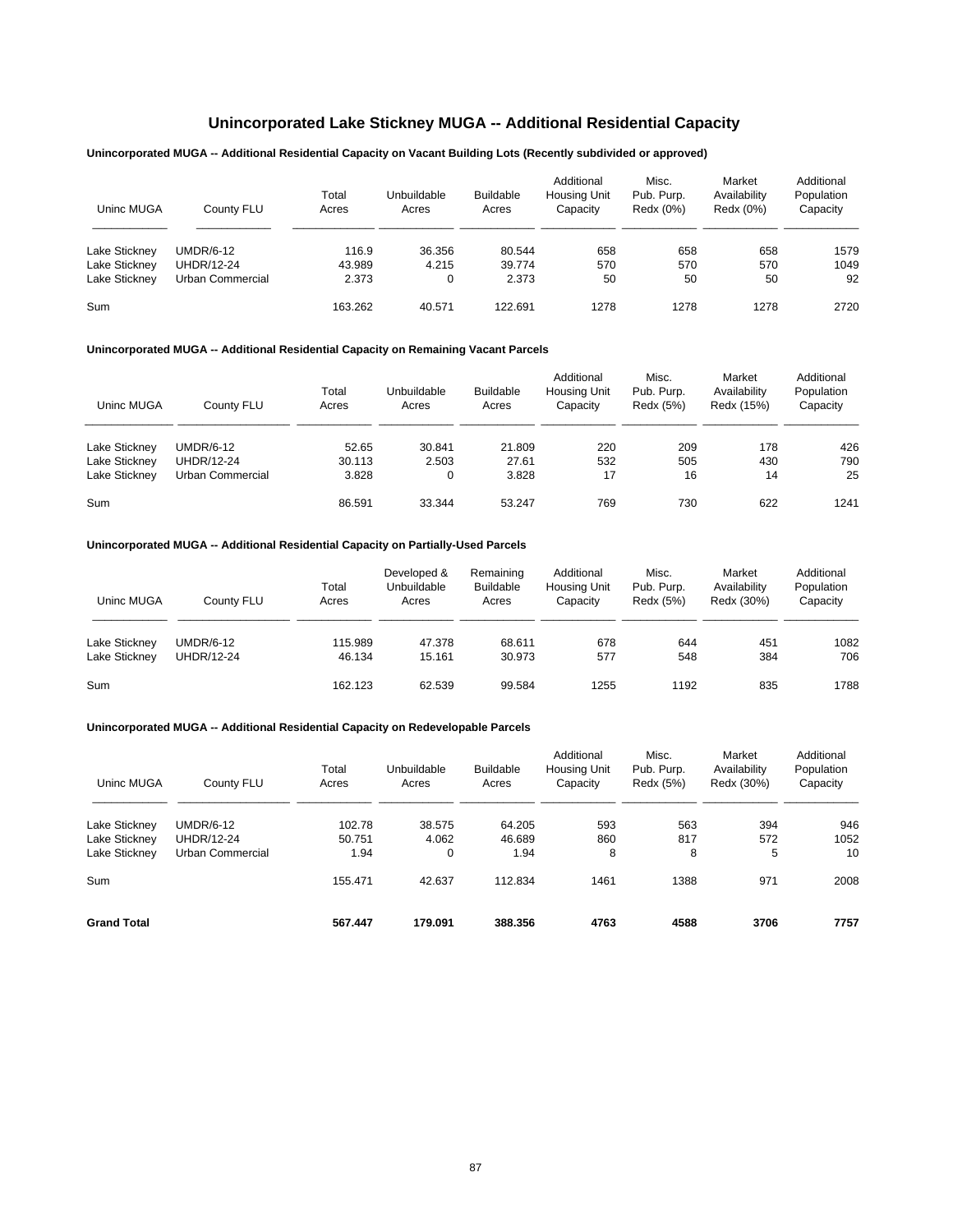# **Unincorporated Larch Way MUGA -- Additional Residential Capacity**

# **Unincorporated MUGA -- Additional Residential Capacity on Vacant Building Lots (Recently subdivided or approved)**

| Uninc MUGA | County FLU   | Total<br>Acres | Unbuildable<br>Acres | <b>Buildable</b><br>Acres | Additional<br><b>Housing Unit</b><br>Capacity | Misc.<br>Pub. Purp.<br>Redx (0%) | Market<br>Availability<br>Redx (0%) | Additional<br>Population<br>Capacity |
|------------|--------------|----------------|----------------------|---------------------------|-----------------------------------------------|----------------------------------|-------------------------------------|--------------------------------------|
| Larch Way  | $ULDR/4-6$   | 59.402         | 0.381                | 59.021                    | 324                                           | 324                              | 324                                 | 902                                  |
| Larch Way  | Urban Center | 0.742          | 0                    | 0.742                     | 3                                             | 3                                | 3                                   | 6                                    |
| Sum        |              | 60.144         | 0.381                | 59.763                    | 327                                           | 327                              | 327                                 | 908                                  |

## **Unincorporated MUGA -- Additional Residential Capacity on Remaining Vacant Parcels**

| Uninc MUGA | County FLU       | Total<br>Acres | Unbuildable<br>Acres | <b>Buildable</b><br>Acres | Additional<br>Housing Unit<br>Capacity | Misc.<br>Pub. Purp.<br>Redx (5%) | Market<br>Availability<br>Redx (15%) | Additional<br>Population<br>Capacity |
|------------|------------------|----------------|----------------------|---------------------------|----------------------------------------|----------------------------------|--------------------------------------|--------------------------------------|
| Larch Way  | $ULDR/4-6$       | 24.035         | 2.297                | 21.738                    | 99                                     | 94                               | 80                                   | 223                                  |
| Larch Way  | UMDR/6-12        | 3.561          |                      | 3.561                     | 37                                     | 35                               | 30                                   | 72                                   |
| Larch Way  | UHDR/12-24       | 2.07           |                      | 2.07                      | 40                                     | 38                               | 32                                   | 59                                   |
| Larch Way  | Urban Commercial | 0.755          |                      | 0.755                     | 3                                      | 3                                | $\overline{2}$                       | 4                                    |
| Larch Way  | Urban Center     | 1.688          | 0                    | 1.688                     | 31                                     | 29                               | 25                                   | 46                                   |
| Sum        |                  | 32.109         | 2.297                | 29.812                    | 210                                    | 199                              | 169                                  | 404                                  |

### **Unincorporated MUGA -- Additional Residential Capacity on Partially-Used Parcels**

| Uninc MUGA | County FLU       | Total<br>Acres | Developed &<br>Unbuildable<br>Acres | Remaining<br><b>Buildable</b><br>Acres | Additional<br>Housing Unit<br>Capacity | Misc.<br>Pub. Purp.<br>Redx (5%) | Market<br>Availability<br>Redx (30%) | Additional<br>Population<br>Capacity |
|------------|------------------|----------------|-------------------------------------|----------------------------------------|----------------------------------------|----------------------------------|--------------------------------------|--------------------------------------|
| Larch Way  | ULDR/4-6         | 131.491        | 43.99                               | 87.501                                 | 370                                    | 352                              | 246                                  | 685                                  |
| Larch Way  | <b>UMDR/6-12</b> | 9.469          | 3.737                               | 5.732                                  | 56                                     | 53                               | 37                                   | 89                                   |
| Larch Way  | UHDR/12-24       | 8.473          | 3.016                               | 5.457                                  | 100                                    | 95                               | 66                                   | 122                                  |
| Larch Way  | Urban Center     | 11.791         | 3.403                               | 8.388                                  | 161                                    | 153                              | 107                                  | 197                                  |
| Sum        |                  | 161.224        | 54.146                              | 107.078                                | 687                                    | 653                              | 456                                  | 1093                                 |

| Uninc MUGA         | County FLU          | Total<br>Acres | Unbuildable<br>Acres | <b>Buildable</b><br>Acres | Additional<br><b>Housing Unit</b><br>Capacity | Misc.<br>Pub. Purp.<br>Redx (5%) | Market<br>Availability<br>Redx (30%) | Additional<br>Population<br>Capacity |
|--------------------|---------------------|----------------|----------------------|---------------------------|-----------------------------------------------|----------------------------------|--------------------------------------|--------------------------------------|
| Larch Way          | $ULDR/4-6$          | 34.692         | 3.206                | 31.486                    | 136                                           | 129                              | 90                                   | 252                                  |
| Larch Way          | <b>UMDR/6-12</b>    | 16.439         | 0.052                | 16.387                    | 166                                           | 158                              | 110                                  | 265                                  |
| Larch Way          | <b>UHDR/12-24</b>   | 7.807          | 0                    | 7.807                     | 138                                           | 131                              | 92                                   | 169                                  |
| Larch Way          | <b>Urban Center</b> | 2.021          | 0                    | 2.021                     | 37                                            | 35                               | 25                                   | 45                                   |
| Sum                |                     | 60.959         | 3.258                | 57.701                    | 477                                           | 453                              | 317                                  | 731                                  |
| <b>Grand Total</b> |                     | 314.436        | 60.082               | 254.354                   | 1701                                          | 1632                             | 1269                                 | 3136                                 |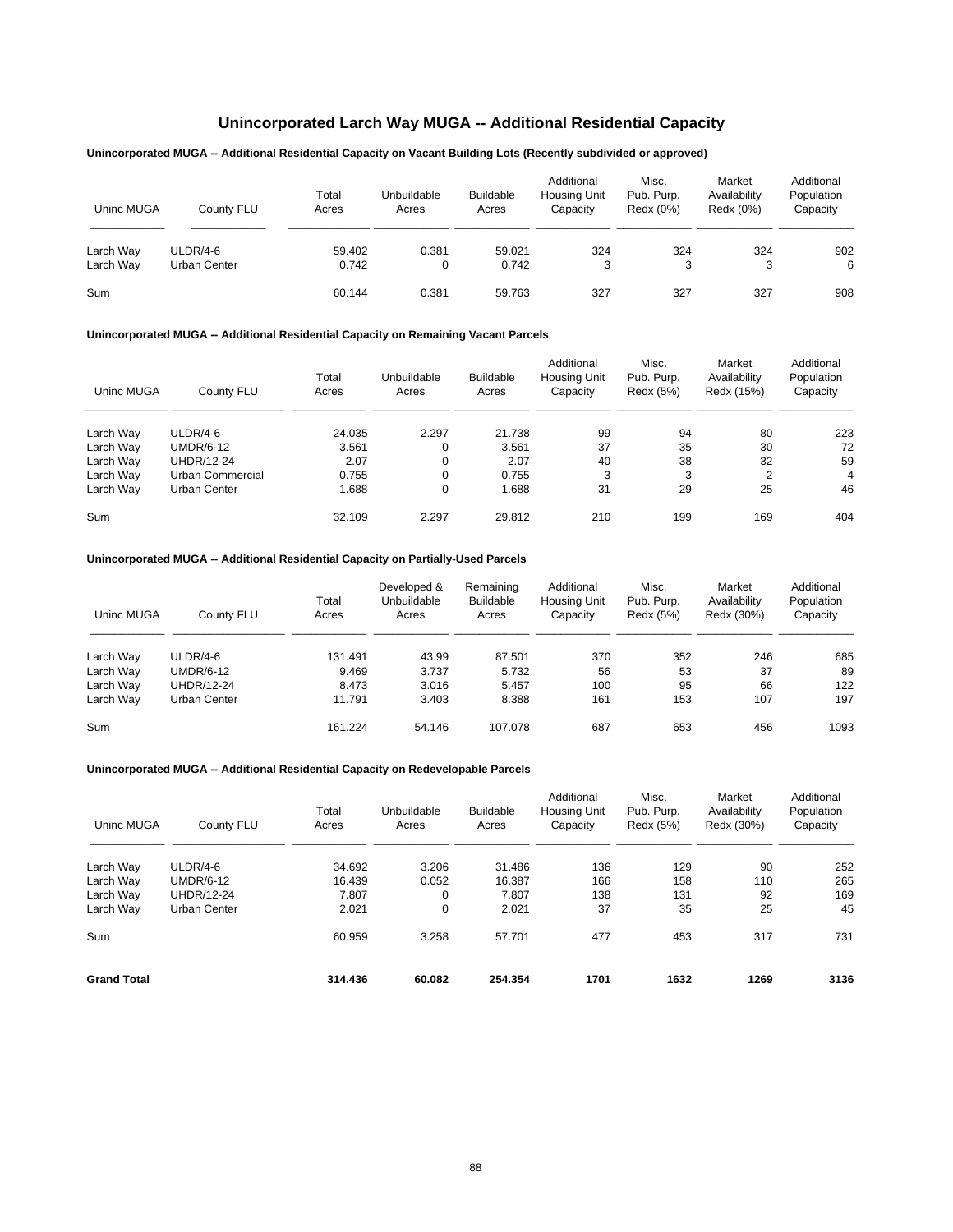# **Unincorporated Lynnwood MUGA -- Additional Residential Capacity**

# **Unincorporated MUGA -- Additional Residential Capacity on Vacant Building Lots (Recently subdivided or approved)**

| Uninc MUGA | County FLU        | Total<br>Acres | Unbuildable<br>Acres | <b>Buildable</b><br>Acres | Additional<br><b>Housing Unit</b><br>Capacity | Misc.<br>Pub. Purp.<br>Redx (0%) | Market<br>Availability<br>Redx (0%) | Additional<br>Population<br>Capacity |
|------------|-------------------|----------------|----------------------|---------------------------|-----------------------------------------------|----------------------------------|-------------------------------------|--------------------------------------|
| Lynnwood   | $ULDR/4-6$        | 44.3           | 5.266                | 39.034                    | 228                                           | 228                              | 228                                 | 635                                  |
| Lynnwood   | <b>UMDR/6-12</b>  | 76.797         | 7.999                | 68.798                    | 451                                           | 451                              | 451                                 | 1082                                 |
| Lynnwood   | UHDR/12-24        | 102.905        | 3.853                | 99.052                    | 1350                                          | 1350                             | 1350                                | 2484                                 |
| Lynnwood   | Urban Commercial  | 2.143          | 0                    | 2.143                     | 53                                            | 53                               | 53                                  | 98                                   |
| Lynnwood   | Urban Center      | 3.425          | 0                    | 3.425                     | 24                                            | 24                               | 24                                  | 44                                   |
| Lynnwood   | Trans/Ped Village | 25.041         | 0                    | 25.041                    | 755                                           | 755                              | 755                                 | 1389                                 |
| Sum        |                   | 254.611        | 17.118               | 237.493                   | 2861                                          | 2861                             | 2861                                | 5732                                 |

## **Unincorporated MUGA -- Additional Residential Capacity on Remaining Vacant Parcels**

| Uninc MUGA | County FLU        | Total<br>Acres | Unbuildable<br>Acres | <b>Buildable</b><br>Acres | Additional<br><b>Housing Unit</b><br>Capacity | Misc.<br>Pub. Purp.<br>Redx (5%) | Market<br>Availability<br>Redx (15%) | Additional<br>Population<br>Capacity |
|------------|-------------------|----------------|----------------------|---------------------------|-----------------------------------------------|----------------------------------|--------------------------------------|--------------------------------------|
| Lynnwood   | $ULDR/4-6$        | 45.886         | 29.261               | 16.625                    | 83                                            | 79                               | 67                                   | 187                                  |
| Lynnwood   | <b>UMDR/6-12</b>  | 30.719         | 8.887                | 21.832                    | 221                                           | 210                              | 178                                  | 428                                  |
| Lynnwood   | <b>UHDR/12-24</b> | 59.927         | 24.604               | 35.323                    | 682                                           | 648                              | 551                                  | 1013                                 |
| Lynnwood   | Urban Commercial  | 3.512          | $\Omega$             | 3.512                     | 15                                            | 14                               | 12                                   | 22                                   |
| Lynnwood   | Urban Center      | 48.258         | 22.678               | 31.625                    | 455                                           | 432                              | 367                                  | 676                                  |
| Lynnwood   | Trans/Ped Village | 6.281          | 0                    | 6.281                     | 119                                           | 113                              | 96                                   | 177                                  |
| Sum        |                   | 194.583        | 85.43                | 115.198                   | 1575                                          | 1496                             | 1271                                 | 2503                                 |

### **Unincorporated MUGA -- Additional Residential Capacity on Partially-Used Parcels**

| Uninc MUGA | County FLU        | Total<br>Acres | Developed &<br>Unbuildable<br>Acres | Remaining<br><b>Buildable</b><br>Acres | Additional<br><b>Housing Unit</b><br>Capacity | Misc.<br>Pub. Purp.<br>Redx (5%) | Market<br>Availability<br>Redx (30%) | Additional<br>Population<br>Capacity |
|------------|-------------------|----------------|-------------------------------------|----------------------------------------|-----------------------------------------------|----------------------------------|--------------------------------------|--------------------------------------|
| Lynnwood   | $ULDR/4-6$        | 97.188         | 45.643                              | 51.545                                 | 218                                           | 207                              | 145                                  | 404                                  |
| Lynnwood   | <b>UMDR/6-12</b>  | 112.722        | 54.302                              | 58.42                                  | 577                                           | 548                              | 384                                  | 921                                  |
| Lynnwood   | UHDR/12-24        | 117.483        | 54.722                              | 62.761                                 | 1138                                          | 1081                             | 757                                  | 1392                                 |
| Lynnwood   | Urban Center      | 95.255         | 37.157                              | 58.098                                 | 1106                                          | 1051                             | 735                                  | 1353                                 |
| Lynnwood   | Trans/Ped Village | 46.333         | 15.222                              | 31.111                                 | 582                                           | 553                              | 387                                  | 712                                  |
| Sum        |                   | 468.981        | 207.046                             | 261.935                                | 3621                                          | 3440                             | 2408                                 | 4782                                 |

| Uninc MUGA         | County FLU        | Total<br>Acres | Unbuildable<br>Acres | <b>Buildable</b><br>Acres | Additional<br><b>Housing Unit</b><br>Capacity | Misc.<br>Pub. Purp.<br>Redx (5%) | Market<br>Availability<br>Redx (30%) | Additional<br>Population<br>Capacity |
|--------------------|-------------------|----------------|----------------------|---------------------------|-----------------------------------------------|----------------------------------|--------------------------------------|--------------------------------------|
| Lynnwood           | $ULDR/4-6$        | 22.02          | 10.727               | 11.293                    | 37                                            | 35                               | 25                                   | 69                                   |
| Lynnwood           | <b>UMDR/6-12</b>  | 80.067         | 11.303               | 68.764                    | 581                                           | 552                              | 386                                  | 927                                  |
| Lynnwood           | <b>UHDR/12-24</b> | 113.847        | 13.375               | 101.382                   | 1695                                          | 1610                             | 1127                                 | 2074                                 |
| Lynnwood           | Urban Commercial  | 14.439         | 0.347                | 14.092                    | 61                                            | 58                               | 41                                   | 75                                   |
| Lynnwood           | Urban Center      | 11.826         | $\Omega$             | 11.826                    | 219                                           | 208                              | 146                                  | 268                                  |
| Lynnwood           | Trans/Ped Village | 3.033          | 0.03                 | 3.003                     | 38                                            | 36                               | 25                                   | 46                                   |
| Sum                |                   | 245.232        | 35.782               | 210.36                    | 2631                                          | 2499                             | 1750                                 | 3459                                 |
| <b>Grand Total</b> |                   | 1163.407       | 345.376              | 824.986                   | 10688                                         | 10296                            | 8290                                 | 16476                                |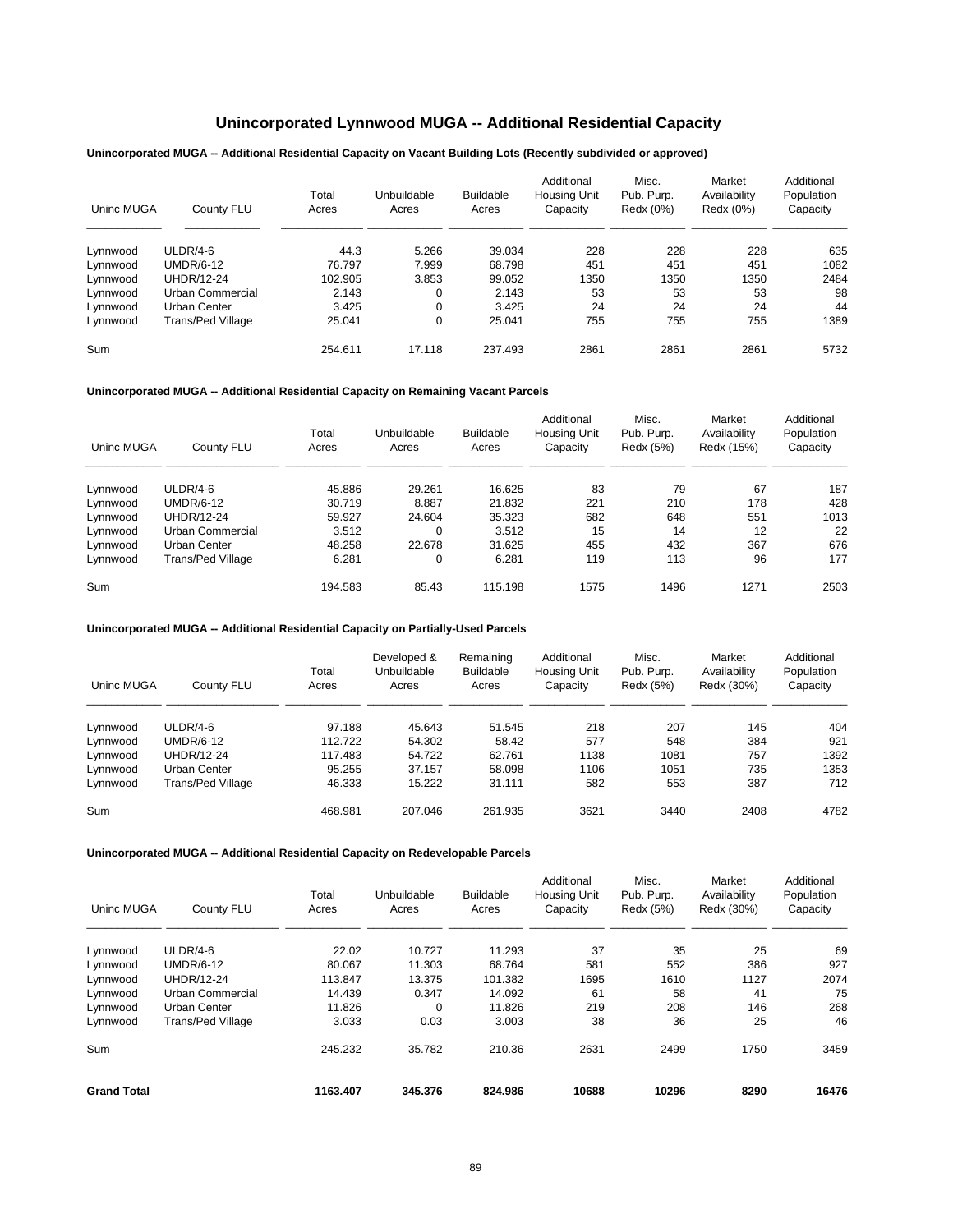# **Unincorporated Mill Creek MUGA -- Additional Residential Capacity**

# **Unincorporated MUGA -- Additional Residential Capacity on Vacant Building Lots (Recently subdivided or approved)**

| Uninc MUGA | County FLU       | Total<br>Acres | Unbuildable<br>Acres | <b>Buildable</b><br>Acres | Additional<br><b>Housing Unit</b><br>Capacity | Misc.<br>Pub. Purp.<br>Redx (0%) | Market<br>Availability<br>Redx (0%) | Additional<br>Population<br>Capacity |
|------------|------------------|----------------|----------------------|---------------------------|-----------------------------------------------|----------------------------------|-------------------------------------|--------------------------------------|
| Mill Creek | $ULDR/4-6$       | 788.815        | 178.425              | 610.39                    | 3719                                          | 3719                             | 3719                                | 10354                                |
| Mill Creek | <b>UMDR/6-12</b> | 89.833         | 44.105               | 45.728                    | 655                                           | 655                              | 655                                 | 1572                                 |
| Mill Creek | UHDR/12-24       | 22.895         | .689                 | 21.206                    | 280                                           | 280                              | 280                                 | 515                                  |
| Mill Creek | ULDR-6MCE        | 115.714        | 32.041               | 83.673                    | 538                                           | 538                              | 538                                 | 1498                                 |
| Mill Creek | Urban Village    | 45.565         | 5.343                | 40.222                    | 358                                           | 358                              | 358                                 | 659                                  |
| Sum        |                  | 1062.822       | 261.603              | 801.219                   | 5550                                          | 5550                             | 5550                                | 14598                                |

# **Unincorporated MUGA -- Additional Residential Capacity on Remaining Vacant Parcels**

| Uninc MUGA        | County FLU       | Total<br>Acres | Unbuildable<br>Acres | <b>Buildable</b><br>Acres | Additional<br><b>Housing Unit</b><br>Capacity | Misc.<br>Pub. Purp.<br>Redx (5%) | Market<br>Availability<br>Redx (15%) | Additional<br>Population<br>Capacity |
|-------------------|------------------|----------------|----------------------|---------------------------|-----------------------------------------------|----------------------------------|--------------------------------------|--------------------------------------|
| <b>Mill Creek</b> | $ULDR/4-6$       | 388.714        | 183.925              | 204.789                   | 955                                           | 907                              | 771                                  | 2147                                 |
| <b>Mill Creek</b> | <b>UMDR/6-12</b> | 33.722         | 4.41                 | 29.312                    | 317                                           | 301                              | 256                                  | 614                                  |
| Mill Creek        | UHDR/12-24       | 46.675         | 26.535               | 20.14                     | 388                                           | 369                              | 313                                  | 576                                  |
| Mill Creek        | Urban Commercial | 11.878         | 5.99                 | 5.888                     | 25                                            | 24                               | 20                                   | 37                                   |
| <b>Mill Creek</b> | Urban Village    | 9.646          | 1.259                | 8.387                     | 82                                            | 78                               | 66                                   | 122                                  |
| Sum               |                  | 490.635        | 222.119              | 268.516                   | 1767                                          | 1679                             | 1426                                 | 3496                                 |

# **Unincorporated MUGA -- Additional Residential Capacity on Partially-Used Parcels**

| Uninc MUGA        | County FLU        | Total<br>Acres | Developed &<br>Unbuildable<br>Acres | Remaining<br><b>Buildable</b><br>Acres | Additional<br>Housing Unit<br>Capacity | Misc.<br>Pub. Purp.<br>Redx (5%) | Market<br>Availability<br>Redx (30%) | Additional<br>Population<br>Capacity |
|-------------------|-------------------|----------------|-------------------------------------|----------------------------------------|----------------------------------------|----------------------------------|--------------------------------------|--------------------------------------|
| <b>Mill Creek</b> | $ULDR/4-6$        | 749.918        | 245.504                             | 504.414                                | 2195                                   | 2085                             | 1460                                 | 4064                                 |
| <b>Mill Creek</b> | <b>UMDR/6-12</b>  | 124.317        | 53.128                              | 71.189                                 | 734                                    | 697                              | 488                                  | 1171                                 |
| Mill Creek        | <b>UHDR/12-24</b> | 32.174         | 13.915                              | 18.259                                 | 337                                    | 320                              | 224                                  | 412                                  |
| Mill Creek        | ULDR-6MCE         | 1.091          | 0.562                               | 0.529                                  | $\overline{2}$                         | $\overline{2}$                   |                                      | 4                                    |
| Mill Creek        | Urban Center      | 21.834         | 11.673                              | 10.161                                 | 193                                    | 183                              | 128                                  | 236                                  |
| Mill Creek        | Urban Village     | 28.982         | 6.333                               | 22.649                                 | 222                                    | 211                              | 148                                  | 272                                  |
| Sum               |                   | 958.316        | 331.115                             | 627.201                                | 3683                                   | 3498                             | 2449                                 | 6159                                 |

| Uninc MUGA         | County FLU        | Total<br>Acres | Unbuildable<br>Acres | <b>Buildable</b><br>Acres | Additional<br><b>Housing Unit</b><br>Capacity | Misc.<br>Pub. Purp.<br>Redx (5%) | Market<br>Availability<br>Redx (30%) | Additional<br>Population<br>Capacity |
|--------------------|-------------------|----------------|----------------------|---------------------------|-----------------------------------------------|----------------------------------|--------------------------------------|--------------------------------------|
| <b>Mill Creek</b>  | $ULDR/4-6$        | 173.067        | 42.756               | 130.311                   | 519                                           | 493                              | 345                                  | 961                                  |
| Mill Creek         | $UMDR/6-12$       | 135.047        | 8.88                 | 126.167                   | 1311                                          | 1245                             | 872                                  | 2092                                 |
| Mill Creek         | <b>UHDR/12-24</b> | 64.188         | 15.515               | 48.673                    | 899                                           | 854                              | 598                                  | 1100                                 |
| Mill Creek         | Urban Commercial  | 2.73           | 0.253                | 2.477                     | 11                                            | 10                               |                                      | 13                                   |
| <b>Mill Creek</b>  | Urban Center      | 3.167          | 0.175                | 2.992                     | 57                                            | 54                               | 38                                   | 70                                   |
| Sum                |                   | 378.199        | 67.579               | 310.62                    | 2797                                          | 2656                             | 1860                                 | 4236                                 |
| <b>Grand Total</b> |                   | 2889.972       | 882.416              | 2007.556                  | 13797                                         | 13383                            | 11285                                | 28489                                |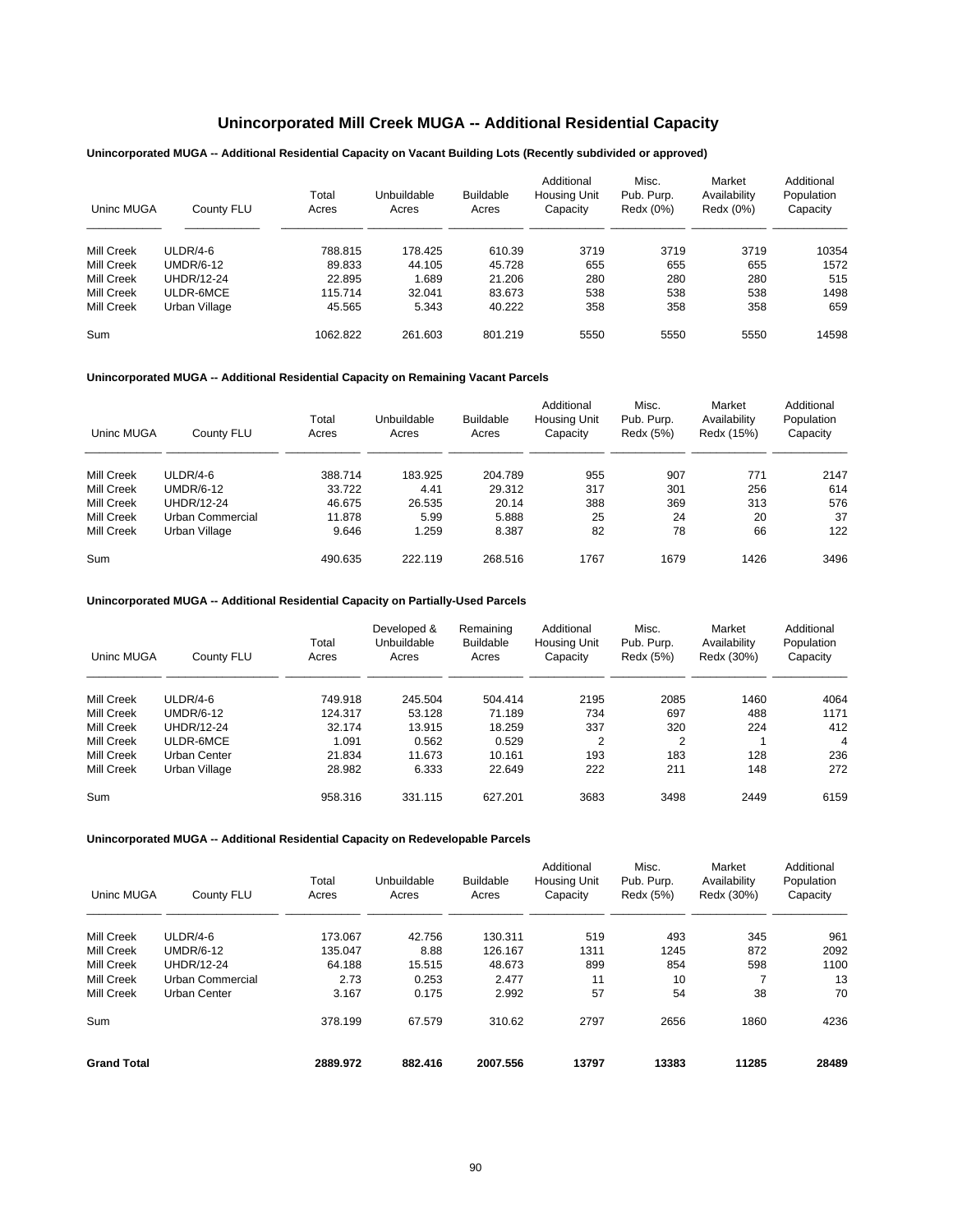# **Unincorporated Mountlake Terrace MUGA -- Additional Residential Capacity**

# **Unincorporated MUGA -- Additional Residential Capacity on Remaining Vacant Parcels**

| Uninc MUGA               | County FLU       | Total<br>Acres | Unbuildable<br>Acres | Buildable<br>Acres | Additional<br>Housing Unit<br>Capacity | Misc.<br>Pub. Purp.<br>Redx (5%) | Market<br>Availability<br>Redx (15%) | Additional<br>Population<br>Capacity |
|--------------------------|------------------|----------------|----------------------|--------------------|----------------------------------------|----------------------------------|--------------------------------------|--------------------------------------|
| <b>Mountlake Terrace</b> | <b>UMDR/6-12</b> | 0.456          |                      | 0.456              | 4                                      |                                  |                                      | 8                                    |
| <b>Mountlake Terrace</b> | Urban Commercial | 1.267          |                      | 1.267              | 5                                      | 5                                | 4                                    |                                      |
| Sum                      |                  | 1.723          |                      | 1.723              | 9                                      | 9                                |                                      | 15                                   |

| Uninc MUGA               | County FLU        | Total<br>Acres | Unbuildable<br>Acres | <b>Buildable</b><br>Acres | Additional<br>Housing Unit<br>Capacity | Misc.<br>Pub. Purp.<br>Redx (5%) | Market<br>Availability<br>Redx (30%) | Additional<br>Population<br>Capacity |
|--------------------------|-------------------|----------------|----------------------|---------------------------|----------------------------------------|----------------------------------|--------------------------------------|--------------------------------------|
| <b>Mountlake Terrace</b> | <b>UMDR/6-12</b>  | 5.65           | 1.831                | 3.819                     | 18                                     | 17                               | 12                                   | 29                                   |
| <b>Mountlake Terrace</b> | <b>UHDR/12-24</b> | 1.027          | 0.444                | 0.583                     | 10                                     | 10                               | $\overline{ }$                       | 12                                   |
| Mountlake Terrace        | Urban Commercial  | 0.313          | 0                    | 0.313                     |                                        |                                  |                                      | 1                                    |
| Sum                      |                   | 6.99           | 2.275                | 4.715                     | 29                                     | 28                               | 20                                   | 42                                   |
| <b>Grand Total</b>       |                   | 8.713          | 2.275                | 6.438                     | 38                                     | 37                               | 27                                   | 57                                   |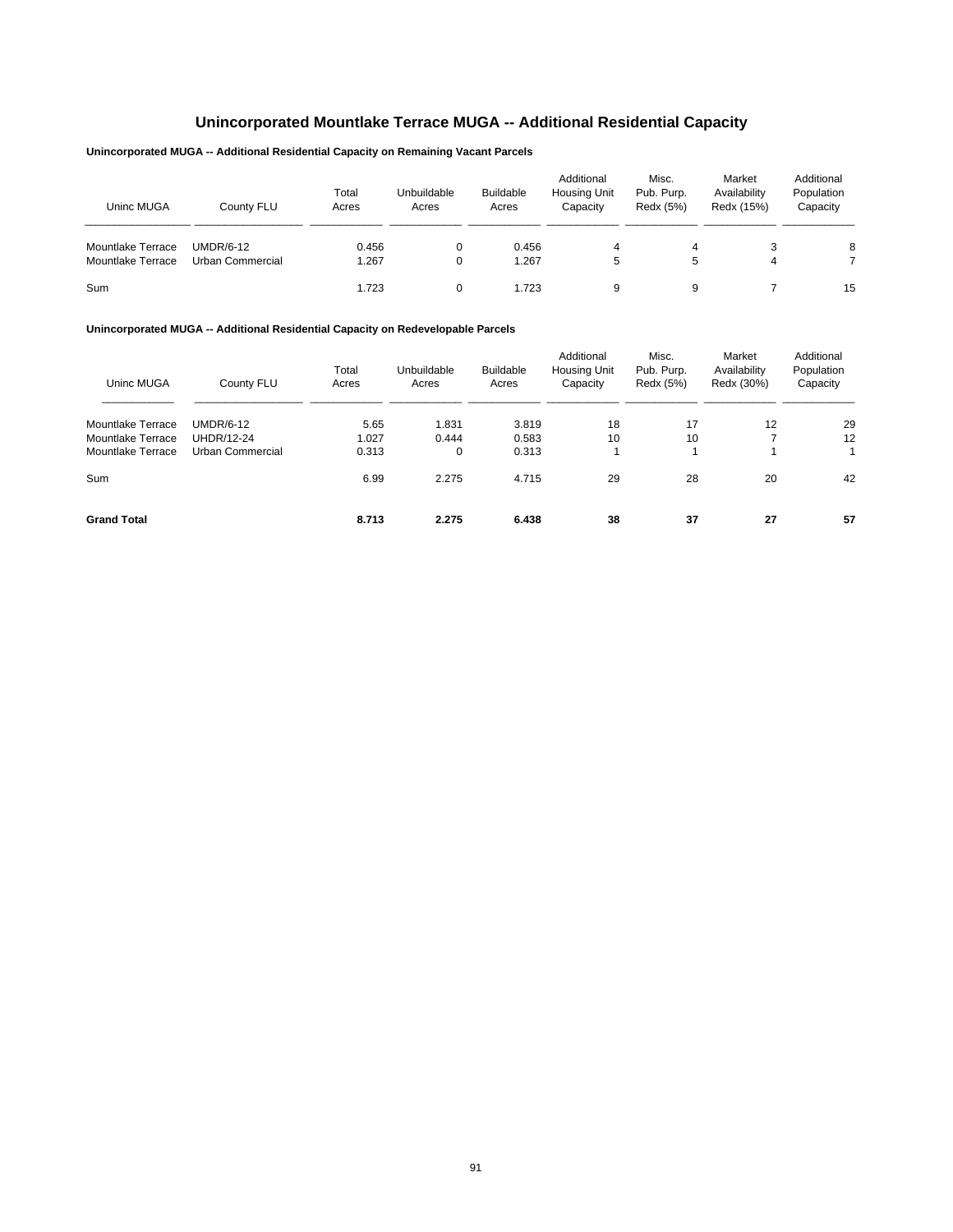# **Unincorporated Mukilteo MUGA -- Additional Residential Capacity**

### **Unincorporated MUGA -- Additional Residential Capacity on Vacant Building Lots (Recently subdivided or approved)**

| Uninc MUGA | County FLU               | Total<br>Acres | Unbuildable<br>Acres | <b>Buildable</b><br>Acres | Additional<br>Housing Unit<br>Capacity | Misc.<br>Pub. Purp.<br>Redx (0%) | Market<br>Availability<br>Redx (0%) | Additional<br>Population<br>Capacity |
|------------|--------------------------|----------------|----------------------|---------------------------|----------------------------------------|----------------------------------|-------------------------------------|--------------------------------------|
| Mukilteo   | $ULDR/4-6$               | 24.273         | .286                 | 22.987                    | 116                                    | 116                              | 116                                 | 323                                  |
| Mukilteo   | <b>UMDR/6-12</b>         | 70.332         | 9.34                 | 60.992                    | 461                                    | 461                              | 461                                 | 1106                                 |
| Mukilteo   | UHDR/12-24               | 0.745          | 0                    | 0.745                     | 6                                      | 6                                | 6                                   | 11                                   |
| Mukilteo   | UrbRes/No Sewers Planned | 1.11           | 0                    | 1.11                      | 2                                      | C                                | 2                                   | 6                                    |
| Sum        |                          | 96.46          | 10.626               | 85.834                    | 585                                    | 585                              | 585                                 | 1446                                 |

### **Unincorporated MUGA -- Additional Residential Capacity on Remaining Vacant Parcels**

| Uninc MUGA | County FLU               | Total<br>Acres | Unbuildable<br>Acres | <b>Buildable</b><br>Acres | Additional<br><b>Housing Unit</b><br>Capacity | Misc.<br>Pub. Purp.<br>Redx (5%) | Market<br>Availability<br>Redx (15%) | Additional<br>Population<br>Capacity |
|------------|--------------------------|----------------|----------------------|---------------------------|-----------------------------------------------|----------------------------------|--------------------------------------|--------------------------------------|
| Mukilteo   | $ULDR/4-6$               | 28.745         | 10.24                | 18.505                    | 79                                            | 75                               | 64                                   | 178                                  |
| Mukilteo   | <b>UMDR/6-12</b>         | 33.894         | 8.658                | 25.236                    | 252                                           | 239                              | 203                                  | 488                                  |
| Mukilteo   | <b>UHDR/12-24</b>        | 2.573          | $\Omega$             | 2.573                     | 50                                            | 48                               | 40                                   | 74                                   |
| Mukilteo   | Urban Commercial         | 6.757          | 0.137                | 6.62                      | 30                                            | 28                               | 24                                   | 45                                   |
| Mukilteo   | Urban Center             | 2.695          | 0                    | 2.695                     | 53                                            | 50                               | 43                                   | 79                                   |
| Mukilteo   | Urban Village            | 7.591          | $\mathbf 0$          | 7.591                     | 73                                            | 69                               | 59                                   | 108                                  |
| Mukilteo   | UrbRes/No Sewers Planned | 89.939         | 50.464               | 39.475                    | 81                                            | 77                               | 65                                   | 182                                  |
| Sum        |                          | 172.194        | 69.499               | 102.695                   | 618                                           | 586                              | 498                                  | 1154                                 |

## **Unincorporated MUGA -- Additional Residential Capacity on Partially-Used Parcels**

| Uninc MUGA | County FLU               | Total<br>Acres | Developed &<br>Unbuildable<br>Acres | Remaining<br><b>Buildable</b><br>Acres | Additional<br><b>Housing Unit</b><br>Capacity | Misc.<br>Pub. Purp.<br>Redx (5%) | Market<br>Availability<br>Redx (30%) | Additional<br>Population<br>Capacity |
|------------|--------------------------|----------------|-------------------------------------|----------------------------------------|-----------------------------------------------|----------------------------------|--------------------------------------|--------------------------------------|
| Mukilteo   | $ULDR/4-6$               | 47.125         | 17.603                              | 29.522                                 | 120                                           | 114                              | 80                                   | 222                                  |
| Mukilteo   | <b>UMDR/6-12</b>         | 107.959        | 49.987                              | 57.972                                 | 495                                           | 470                              | 329                                  | 790                                  |
| Mukilteo   | <b>UHDR/12-24</b>        | 4.484          | 2.201                               | 2.283                                  | 24                                            | 23                               | 16                                   | 29                                   |
| Mukilteo   | Urban Center             | 12.492         | 9.795                               | 2.697                                  | 52                                            | 49                               | 35                                   | 64                                   |
| Mukilteo   | Urban Village            | 5.533          | 1.616                               | 3.917                                  | 36                                            | 34                               | 24                                   | 44                                   |
| Mukilteo   | UrbRes/No Sewers Planned | 20.919         | 17.655                              | 3.264                                  | 2                                             | 2                                |                                      | 4                                    |
| Sum        |                          | 198.512        | 98.857                              | 99.655                                 | 729                                           | 692                              | 485                                  | 1153                                 |

| Uninc MUGA         | County FLU        | Total<br>Acres | Unbuildable<br>Acres | <b>Buildable</b><br>Acres | Additional<br>Housing Unit<br>Capacity | Misc.<br>Pub. Purp.<br>Redx (5%) | Market<br>Availability<br>Redx (30%) | Additional<br>Population<br>Capacity |
|--------------------|-------------------|----------------|----------------------|---------------------------|----------------------------------------|----------------------------------|--------------------------------------|--------------------------------------|
| Mukilteo           | ULDR/4-6          | 9.428          | 0                    | 9.428                     | 35                                     | 33                               | 23                                   | 65                                   |
| Mukilteo           | <b>UMDR/6-12</b>  | 149.621        | 11.995               | 130.601                   | 958                                    | 910                              | 637                                  | 1529                                 |
| Mukilteo           | <b>UHDR/12-24</b> | 5.077          | 0.386                | 4.691                     | 55                                     | 52                               | 37                                   | 67                                   |
| Mukilteo           | Urban Commercial  | 2.758          | 0                    | 2.758                     | 11                                     | 10                               |                                      | 13                                   |
| Sum                |                   | 166.884        | 12.381               | 147.478                   | 1059                                   | 1005                             | 704                                  | 1674                                 |
| <b>Grand Total</b> |                   | 634.05         | 191.363              | 435.662                   | 2991                                   | 2868                             | 2272                                 | 5427                                 |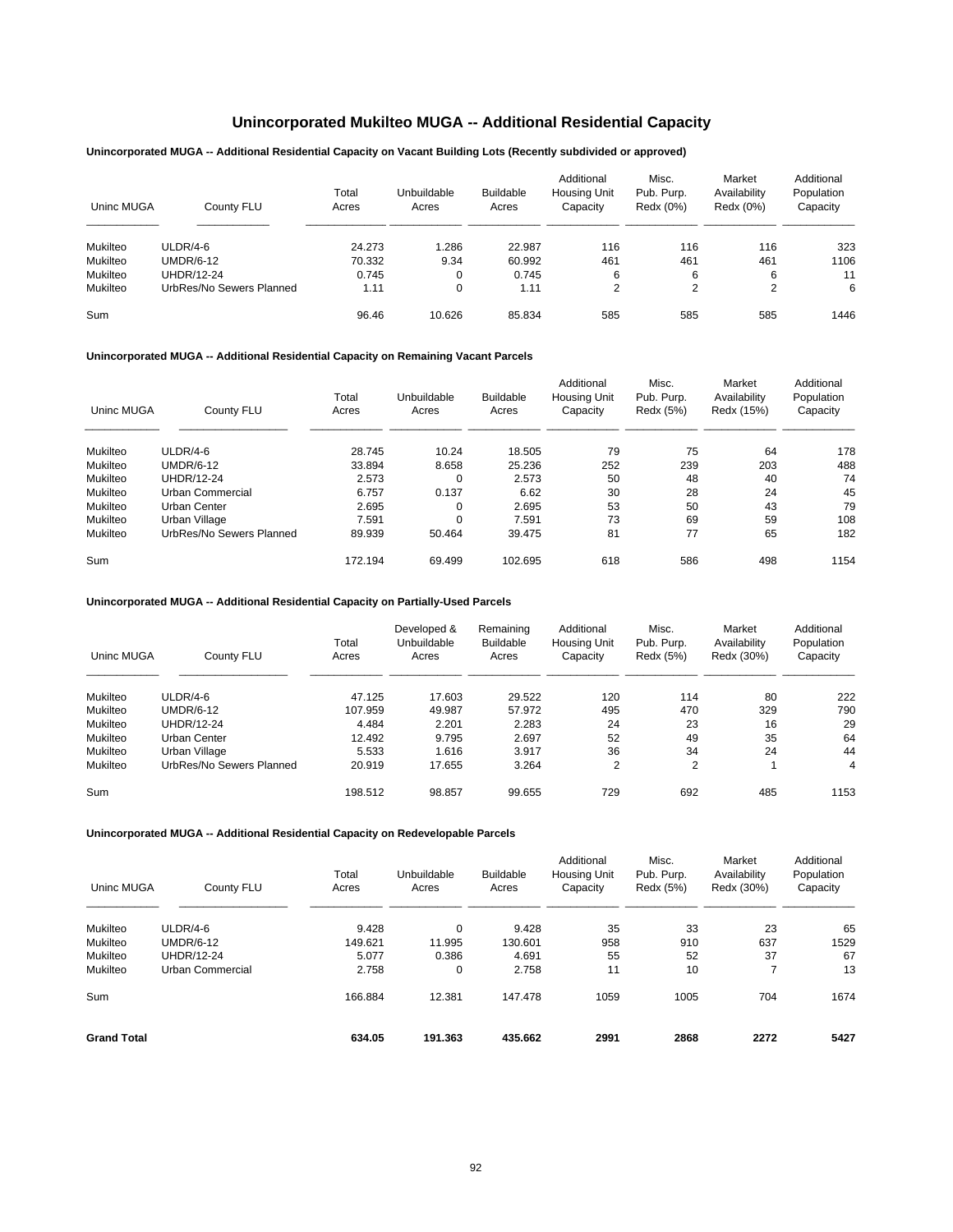# **Unincorporated Norma Beach MUGA -- Additional Residential Capacity**

# **Unincorporated MUGA -- Additional Residential Capacity on Vacant Building Lots (Recently subdivided or approved)**

| Uninc MUGA  | County FLU | Total<br>Acres | Unbuildable<br>Acres | <b>Buildable</b><br>Acres | Additional<br><b>Housing Unit</b><br>Capacity | Misc.<br>Pub. Purp.<br>Redx (0%) | Market<br>Availability<br>Redx (0%) | Additional<br>Population<br>Capacity |
|-------------|------------|----------------|----------------------|---------------------------|-----------------------------------------------|----------------------------------|-------------------------------------|--------------------------------------|
| Norma Beach | ULDR/4-6   | 12.599         | 4.5                  | 8.099                     | 66                                            | 66                               | 66                                  | 184                                  |
| Sum         |            | 12.599         | 4.5                  | 8.099                     | 66                                            | 66                               | 66                                  | 184                                  |

### **Unincorporated MUGA -- Additional Residential Capacity on Remaining Vacant Parcels**

| Uninc MUGA                 | County FLU                     | Total<br>Acres | Unbuildable<br>Acres | <b>Buildable</b><br>Acres | Additional<br><b>Housing Unit</b><br>Capacity | Misc.<br>Pub. Purp.<br>Redx (5%) | Market<br>Availability<br>Redx (15%) | Additional<br>Population<br>Capacity |
|----------------------------|--------------------------------|----------------|----------------------|---------------------------|-----------------------------------------------|----------------------------------|--------------------------------------|--------------------------------------|
| Norma Beach<br>Norma Beach | $ULDR/4-6$<br><b>UMDR/6-12</b> | 40.078<br>1.16 | 22.504<br>0          | 17.574<br>1.16            | 85<br>12                                      | 81<br>11                         | 69<br>10                             | 191<br>23                            |
| Sum                        |                                | 41.238         | 22.504               | 18.734                    | 97                                            | 92                               | 79                                   | 214                                  |

### **Unincorporated MUGA -- Additional Residential Capacity on Partially-Used Parcels**

| Uninc MUGA  | County FLU       | Total<br>Acres | Developed &<br>Unbuildable<br>Acres | Remaining<br><b>Buildable</b><br>Acres | Additional<br><b>Housing Unit</b><br>Capacity | Misc.<br>Pub. Purp.<br>Redx (5%) | Market<br>Availability<br>Redx (30%) | Additional<br>Population<br>Capacity |
|-------------|------------------|----------------|-------------------------------------|----------------------------------------|-----------------------------------------------|----------------------------------|--------------------------------------|--------------------------------------|
| Norma Beach | $ULDR/4-6$       | 86.396         | 35.661                              | 50.735                                 | 229                                           | 218                              | 152                                  | 424                                  |
| Norma Beach | <b>UMDR/6-12</b> | 0.281          | 0.158                               | 0.123                                  |                                               |                                  |                                      | 2                                    |
| Sum         |                  | 86.677         | 35.819                              | 50.858                                 | 230                                           | 219                              | 153                                  | 426                                  |

| Uninc MUGA                 | County FLU                   | Total<br>Acres  | Unbuildable<br>Acres | <b>Buildable</b><br>Acres | Additional<br><b>Housing Unit</b><br>Capacity | Misc.<br>Pub. Purp.<br>Redx (5%) | Market<br>Availability<br>Redx (30%) | Additional<br>Population<br>Capacity |
|----------------------------|------------------------------|-----------------|----------------------|---------------------------|-----------------------------------------------|----------------------------------|--------------------------------------|--------------------------------------|
| Norma Beach<br>Norma Beach | ULDR/4-6<br><b>UMDR/6-12</b> | 31.329<br>7.534 | 9.467<br>0.95        | 21.862<br>6.584           | 88<br>68                                      | 84<br>65                         | 59<br>45                             | 163<br>109                           |
| Sum                        |                              | 38.863          | 10.417               | 28.446                    | 156                                           | 149                              | 104                                  | 272                                  |
| <b>Grand Total</b>         |                              | 179.377         | 73.24                | 106.137                   | 549                                           | 526                              | 402                                  | 1096                                 |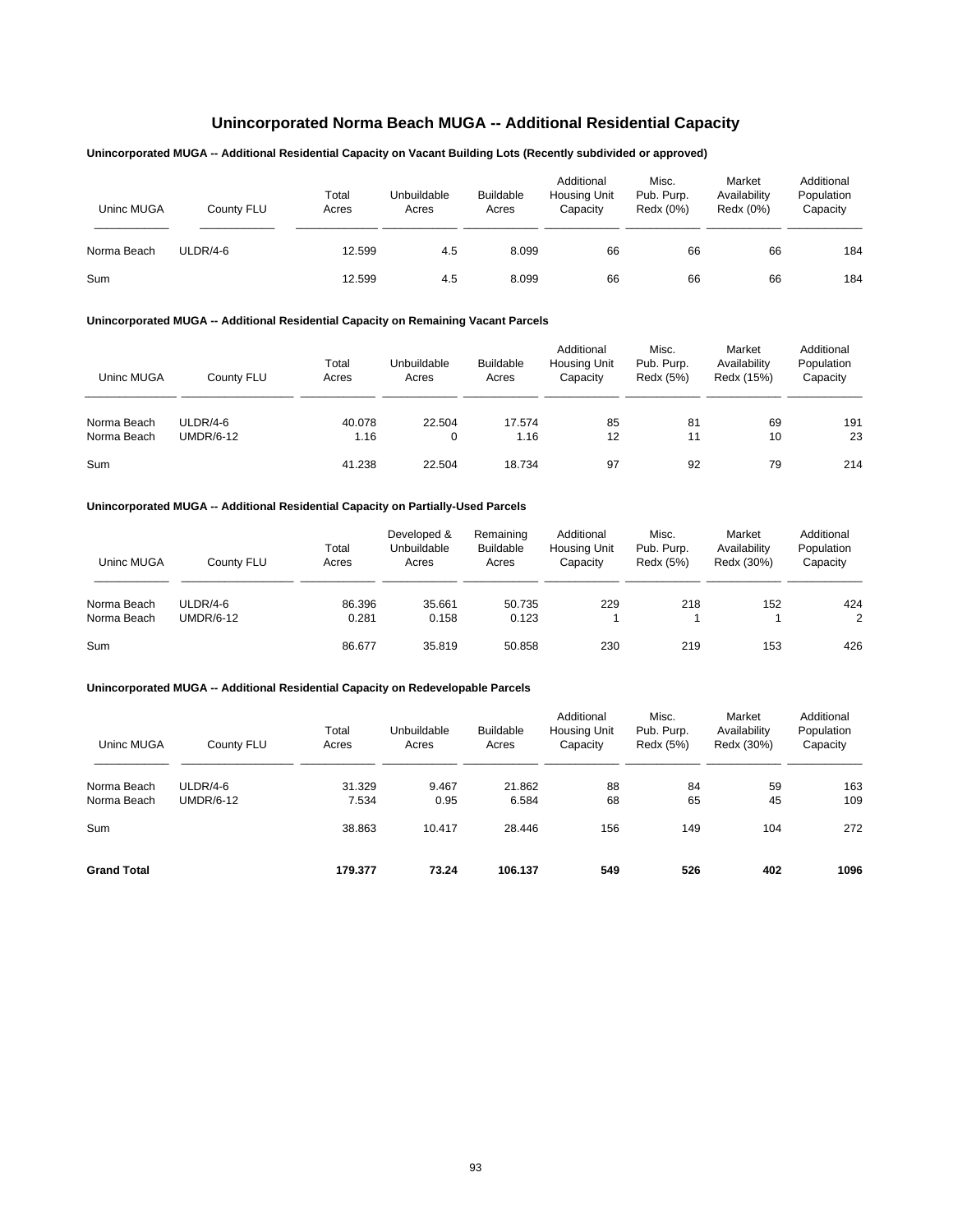# **Unincorporated Silver Firs MUGA -- Additional Residential Capacity**

# **Unincorporated MUGA -- Additional Residential Capacity on Vacant Building Lots (Recently subdivided or approved)**

| Uninc MUGA         | County FLU       | Total<br>Acres | Unbuildable<br>Acres | <b>Buildable</b><br>Acres | Additional<br><b>Housing Unit</b><br>Capacity | Misc.<br>Pub. Purp.<br>Redx (0%) | Market<br>Availability<br>Redx (0%) | Additional<br>Population<br>Capacity |
|--------------------|------------------|----------------|----------------------|---------------------------|-----------------------------------------------|----------------------------------|-------------------------------------|--------------------------------------|
| <b>Silver Firs</b> | $ULDR/4-6$       | 382.485        | 47.232               | 335.253                   | 1099                                          | 1099                             | 1099                                | 3060                                 |
| <b>Silver Firs</b> | <b>UMDR/6-12</b> | 32.998         | 1.898                | 31.1                      | 160                                           | 160                              | 160                                 | 384                                  |
| Sum                |                  | 415.483        | 49.13                | 366.353                   | 1259                                          | 1259                             | 1259                                | 3444                                 |

## **Unincorporated MUGA -- Additional Residential Capacity on Remaining Vacant Parcels**

| Uninc MUGA         | County FLU       | Total<br>Acres | Unbuildable<br>Acres | <b>Buildable</b><br>Acres | Additional<br><b>Housing Unit</b><br>Capacity | Misc.<br>Pub. Purp.<br>Redx (5%) | Market<br>Availability<br>Redx (15%) | Additional<br>Population<br>Capacity |
|--------------------|------------------|----------------|----------------------|---------------------------|-----------------------------------------------|----------------------------------|--------------------------------------|--------------------------------------|
| <b>Silver Firs</b> | $ULDR/4-6$       | 78.561         | 16.139               | 62.422                    | 248                                           | 236                              | 200                                  | 558                                  |
| <b>Silver Firs</b> | Urban Commercial | 33.376         | 0.727                | 32.649                    | 154                                           | 146                              | 124                                  | 229                                  |
| Sum                |                  | 111.937        | 16.866               | 95.071                    | 402                                           | 382                              | 324                                  | 787                                  |

## **Unincorporated MUGA -- Additional Residential Capacity on Partially-Used Parcels**

| Uninc MUGA         | County FLU             | Total<br>Acres | Developed &<br>Unbuildable<br>Acres | Remaining<br><b>Buildable</b><br>Acres | Additional<br><b>Housing Unit</b><br>Capacity | Misc.<br>Pub. Purp.<br>Redx (5%) | Market<br>Availability<br>Redx (30%) | Additional<br>Population<br>Capacity |
|--------------------|------------------------|----------------|-------------------------------------|----------------------------------------|-----------------------------------------------|----------------------------------|--------------------------------------|--------------------------------------|
| <b>Silver Firs</b> | $ULDR/4-6$             | 126.754        | 29.927                              | 96.827                                 | 378                                           | 359                              | 251                                  | 700                                  |
| <b>Silver Firs</b> | Cathcart Landfill area | 485.046        | 31.33                               | 453.716                                | 1530                                          | 1454                             | 1017                                 | 2833                                 |
| Sum                |                        | 611.8          | 61.257                              | 550.543                                | 1908                                          | 1813                             | 1268                                 | 3533                                 |

| Uninc MUGA         | County FLU | Total<br>Acres | Unbuildable<br>Acres | <b>Buildable</b><br>Acres | Additional<br><b>Housing Unit</b><br>Capacity | Misc.<br>Pub. Purp.<br>Redx (5%) | Market<br>Availability<br>Redx (30%) | Additional<br>Population<br>Capacity |
|--------------------|------------|----------------|----------------------|---------------------------|-----------------------------------------------|----------------------------------|--------------------------------------|--------------------------------------|
| <b>Silver Firs</b> | $ULDR/4-6$ | 72.379         | 16.642               | 55.737                    | 210                                           | 200                              | 140                                  | 389                                  |
| <b>Grand Total</b> |            | 1211.599       | 143.895              | 1067.704                  | 3779                                          | 3654                             | 2991                                 | 8153                                 |